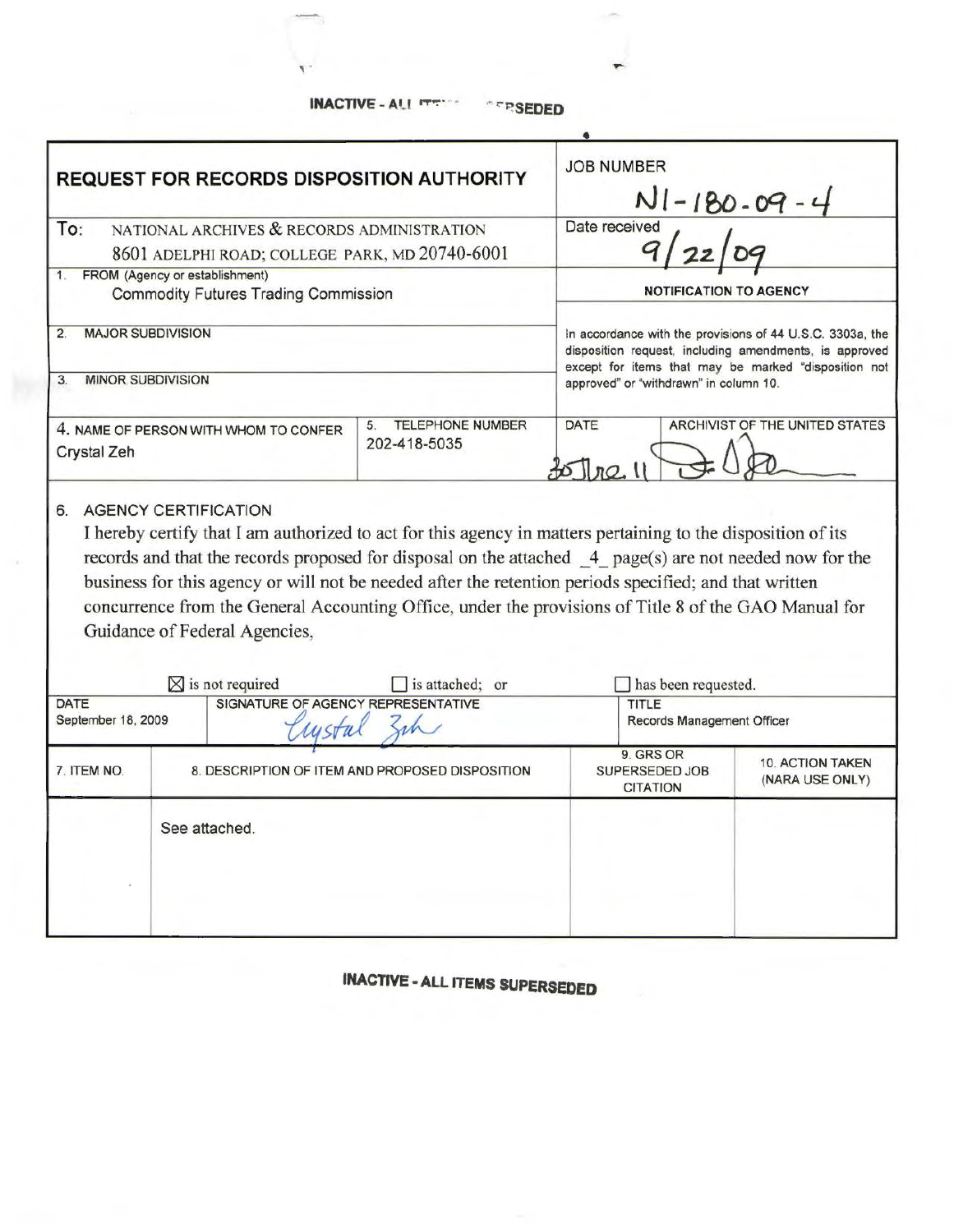## STRESSING POSITIONS AT RISK (SPARK) SYSTEM AND SUPPORTING ENVIRONMENT

SPARK is used to identify large traders whose positions may pose financial risk to the industry or a clearing firm SPARK obtains some of its data from the Integrated Surveillance System (ISS) and the Regulatory Statement Review (RSR) Express system

| Data loaded or keyed into the system- GRS 20, Items 2a(4) and 2b                                                                                         |                      |                                                                                                                                                                                                                                                                                                                                                                                                                                                                                                                                                                                                                                                                                                                 |  |  |
|----------------------------------------------------------------------------------------------------------------------------------------------------------|----------------------|-----------------------------------------------------------------------------------------------------------------------------------------------------------------------------------------------------------------------------------------------------------------------------------------------------------------------------------------------------------------------------------------------------------------------------------------------------------------------------------------------------------------------------------------------------------------------------------------------------------------------------------------------------------------------------------------------------------------|--|--|
| Electronic data files and other paper and electronic inputs loaded or keyed into the<br>system-                                                          |                      |                                                                                                                                                                                                                                                                                                                                                                                                                                                                                                                                                                                                                                                                                                                 |  |  |
|                                                                                                                                                          |                      | TEMPORARY Delete when data have been entered into database and verified, or when                                                                                                                                                                                                                                                                                                                                                                                                                                                                                                                                                                                                                                |  |  |
| New item                                                                                                                                                 |                      |                                                                                                                                                                                                                                                                                                                                                                                                                                                                                                                                                                                                                                                                                                                 |  |  |
|                                                                                                                                                          |                      |                                                                                                                                                                                                                                                                                                                                                                                                                                                                                                                                                                                                                                                                                                                 |  |  |
| <b>System Content</b>                                                                                                                                    | DATE (MM/DD/YYYY)    |                                                                                                                                                                                                                                                                                                                                                                                                                                                                                                                                                                                                                                                                                                                 |  |  |
| <del>Contracte dete</del>                                                                                                                                | 12/04/2019           |                                                                                                                                                                                                                                                                                                                                                                                                                                                                                                                                                                                                                                                                                                                 |  |  |
| Data may molude but is not limited to contract market code, name, exchange, and ISS<br>Decemption-<br>exchange commodity code Data is imported from ICG- |                      |                                                                                                                                                                                                                                                                                                                                                                                                                                                                                                                                                                                                                                                                                                                 |  |  |
| <b>TEMPORARY</b> Delete when 10 years old or when no longer needed for business<br>Diepeertien-<br>purposes, whichever is longer.                        |                      |                                                                                                                                                                                                                                                                                                                                                                                                                                                                                                                                                                                                                                                                                                                 |  |  |
|                                                                                                                                                          |                      | 3. Superseded by                                                                                                                                                                                                                                                                                                                                                                                                                                                                                                                                                                                                                                                                                                |  |  |
|                                                                                                                                                          |                      | DAA-0180-2019-0001-0003<br>DATE (MM/DD/YYYY)                                                                                                                                                                                                                                                                                                                                                                                                                                                                                                                                                                                                                                                                    |  |  |
|                                                                                                                                                          |                      | 12/04/2019                                                                                                                                                                                                                                                                                                                                                                                                                                                                                                                                                                                                                                                                                                      |  |  |
|                                                                                                                                                          |                      | Flagehip contracts are these that have been identified by the agency as the largest on an.<br>exchange. Data may include but is not limited to margin rates for flagship contracts and.                                                                                                                                                                                                                                                                                                                                                                                                                                                                                                                         |  |  |
|                                                                                                                                                          |                      |                                                                                                                                                                                                                                                                                                                                                                                                                                                                                                                                                                                                                                                                                                                 |  |  |
| -Supersedes. New item-                                                                                                                                   |                      | 4. Superseded by<br>$DAA - O(80 - 2019 - 000) - 0003$<br>DATE (MM/DD/YYYY)                                                                                                                                                                                                                                                                                                                                                                                                                                                                                                                                                                                                                                      |  |  |
|                                                                                                                                                          |                      | 12/04/2019                                                                                                                                                                                                                                                                                                                                                                                                                                                                                                                                                                                                                                                                                                      |  |  |
|                                                                                                                                                          |                      |                                                                                                                                                                                                                                                                                                                                                                                                                                                                                                                                                                                                                                                                                                                 |  |  |
| TEMPORARY Delete when 10 years old.                                                                                                                      |                      |                                                                                                                                                                                                                                                                                                                                                                                                                                                                                                                                                                                                                                                                                                                 |  |  |
| New item                                                                                                                                                 |                      |                                                                                                                                                                                                                                                                                                                                                                                                                                                                                                                                                                                                                                                                                                                 |  |  |
|                                                                                                                                                          | Supercedec. New item | no longer required to support reconstruction of the database, whichever is later<br>2. Superseded by<br>DAA-0180-2019-0001-0003<br><b>Margın ratc data for flagehip centracte-</b><br>Margin rates are set by the exchanges for each contract trading on the exchange-<br>beginning and end dates of the rates<br>-TEMPORARY Delete when 10 years old or when no longer needed for business.<br>purposes, whichever is longer<br>Margın rate data for all other contracts<br>Description. Margin rates are set by the exchanges for each contract trading on the-<br>exchange. Data may include but is not limited to margin rates for all non-flagship-<br>contracts and beginning and end dates of the rates. |  |  |

**INACTIVE - ALL ITEMS SUPERSEDED**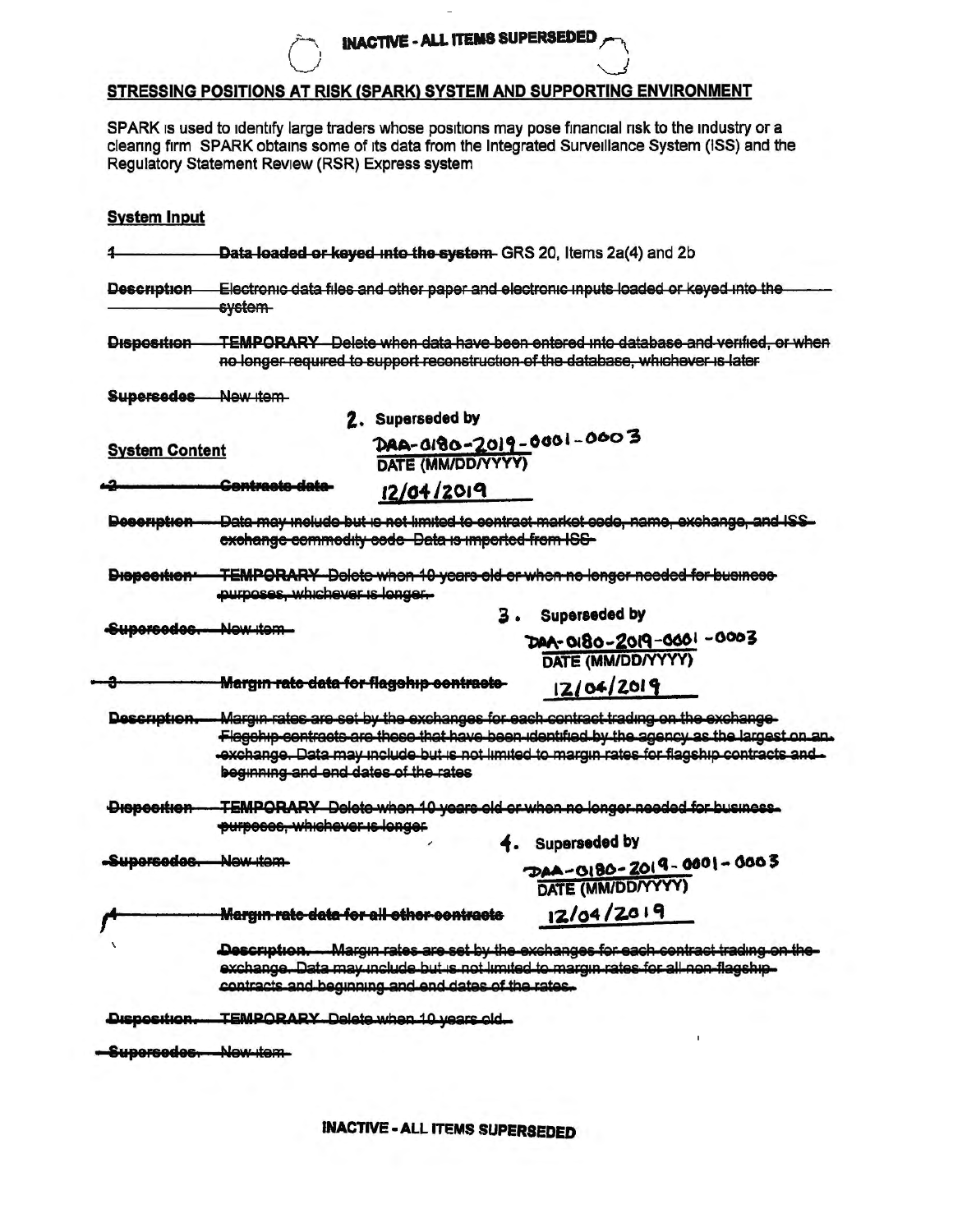|                            |                                                                                                                                                                                                                                                                                                                                               | 5. Superseded by                                                   |    |                                                                                                                                                                                         |
|----------------------------|-----------------------------------------------------------------------------------------------------------------------------------------------------------------------------------------------------------------------------------------------------------------------------------------------------------------------------------------------|--------------------------------------------------------------------|----|-----------------------------------------------------------------------------------------------------------------------------------------------------------------------------------------|
|                            |                                                                                                                                                                                                                                                                                                                                               | $200 - 1000 - 2019 - 0001 - 0005$                                  |    |                                                                                                                                                                                         |
|                            |                                                                                                                                                                                                                                                                                                                                               | DATE (MM/DD/YYYY)                                                  |    |                                                                                                                                                                                         |
|                            | <b>Top traders by Contract data-</b>                                                                                                                                                                                                                                                                                                          | 12/04/2019                                                         |    |                                                                                                                                                                                         |
| <del>coription.</del>      | Data identifies the largest net long traders and the largest net short traders on the daily-<br>price report. Data may include but is not limited to -trader, reporting firm, number of net<br>Jong and net short contracts, owner ID, trader suffix, reporting firm ID, and account-<br>number by contract market. Data is imported from ISS |                                                                    |    |                                                                                                                                                                                         |
| <b>Disposition</b>         | TEMPORARY Delete when 3 years old                                                                                                                                                                                                                                                                                                             |                                                                    |    |                                                                                                                                                                                         |
|                            | New item                                                                                                                                                                                                                                                                                                                                      | <b>Superseded by</b>                                               |    |                                                                                                                                                                                         |
| <b>Supersedes</b>          |                                                                                                                                                                                                                                                                                                                                               | DAA-0180-2019-0001-0003<br>DATE (MM/DD/YYYY)                       |    |                                                                                                                                                                                         |
|                            | Marg <del>ın by Trador data.</del>                                                                                                                                                                                                                                                                                                            | 12/04/2019                                                         |    |                                                                                                                                                                                         |
| Description.               | future values, initial total margin, etc-                                                                                                                                                                                                                                                                                                     |                                                                    |    | Data-identifies the margin requirements for all large trader positions. Data may include<br>but is not limited to trader, reporting firm, long and chort option values, long and chort- |
| Dianocition                | TEMPORARY Delete when 10 years old-                                                                                                                                                                                                                                                                                                           |                                                                    |    |                                                                                                                                                                                         |
| Supersedes                 | <u> Alew item </u>                                                                                                                                                                                                                                                                                                                            |                                                                    |    |                                                                                                                                                                                         |
|                            |                                                                                                                                                                                                                                                                                                                                               |                                                                    |    | 7. Superseded by                                                                                                                                                                        |
|                            | Hodgo fund report and supporting data                                                                                                                                                                                                                                                                                                         |                                                                    |    | DAA-0180-2019-0001-0003<br><b>UATE (MM/DD/YYYY)</b>                                                                                                                                     |
| Description.               | Some data originates from ISS.                                                                                                                                                                                                                                                                                                                |                                                                    |    | 12/04/2019                                                                                                                                                                              |
| Disposition.               |                                                                                                                                                                                                                                                                                                                                               |                                                                    |    | TEMPORARY Delete when data for a trader have not been received in 10 years                                                                                                              |
| <b>Supercedoc-New item</b> |                                                                                                                                                                                                                                                                                                                                               |                                                                    | 8. | <b>Superseded by</b>                                                                                                                                                                    |
|                            |                                                                                                                                                                                                                                                                                                                                               |                                                                    |    | DAA-0180-2019-0001-0005<br>DATE (MM/DD/YYYY)                                                                                                                                            |
|                            | New York-Mercantile Exchange watchlist data.                                                                                                                                                                                                                                                                                                  |                                                                    |    | 12/04/2019                                                                                                                                                                              |
| <b>Description</b>         |                                                                                                                                                                                                                                                                                                                                               | <b>FNote-As of September 2009, this data is no longer received</b> |    | -Data includes accounts for which NYMEX is gathering additional information from the.                                                                                                   |
| Dieposition-               | -TEMPORARY Delete when 3 years old.                                                                                                                                                                                                                                                                                                           |                                                                    |    |                                                                                                                                                                                         |
| -Supersedes New item-      |                                                                                                                                                                                                                                                                                                                                               | 9. Superseded by                                                   |    |                                                                                                                                                                                         |
|                            |                                                                                                                                                                                                                                                                                                                                               | DAA-0180-2019-0001-6005<br>DATE (MM/DD/YYYY)                       |    |                                                                                                                                                                                         |
|                            | CETC watchliet data                                                                                                                                                                                                                                                                                                                           | 12/04/2019                                                         |    |                                                                                                                                                                                         |
| <b>Decomption</b>          | closely.                                                                                                                                                                                                                                                                                                                                      |                                                                    |    | -Aecounte that have been identified as accounte that CFTC staff would like to watch more                                                                                                |
| Disposition.               | <b>TEMPORARY.</b> Delete 3 years after end date.                                                                                                                                                                                                                                                                                              |                                                                    |    |                                                                                                                                                                                         |
| Supersedes. New item-      |                                                                                                                                                                                                                                                                                                                                               |                                                                    |    |                                                                                                                                                                                         |

 $\bullet$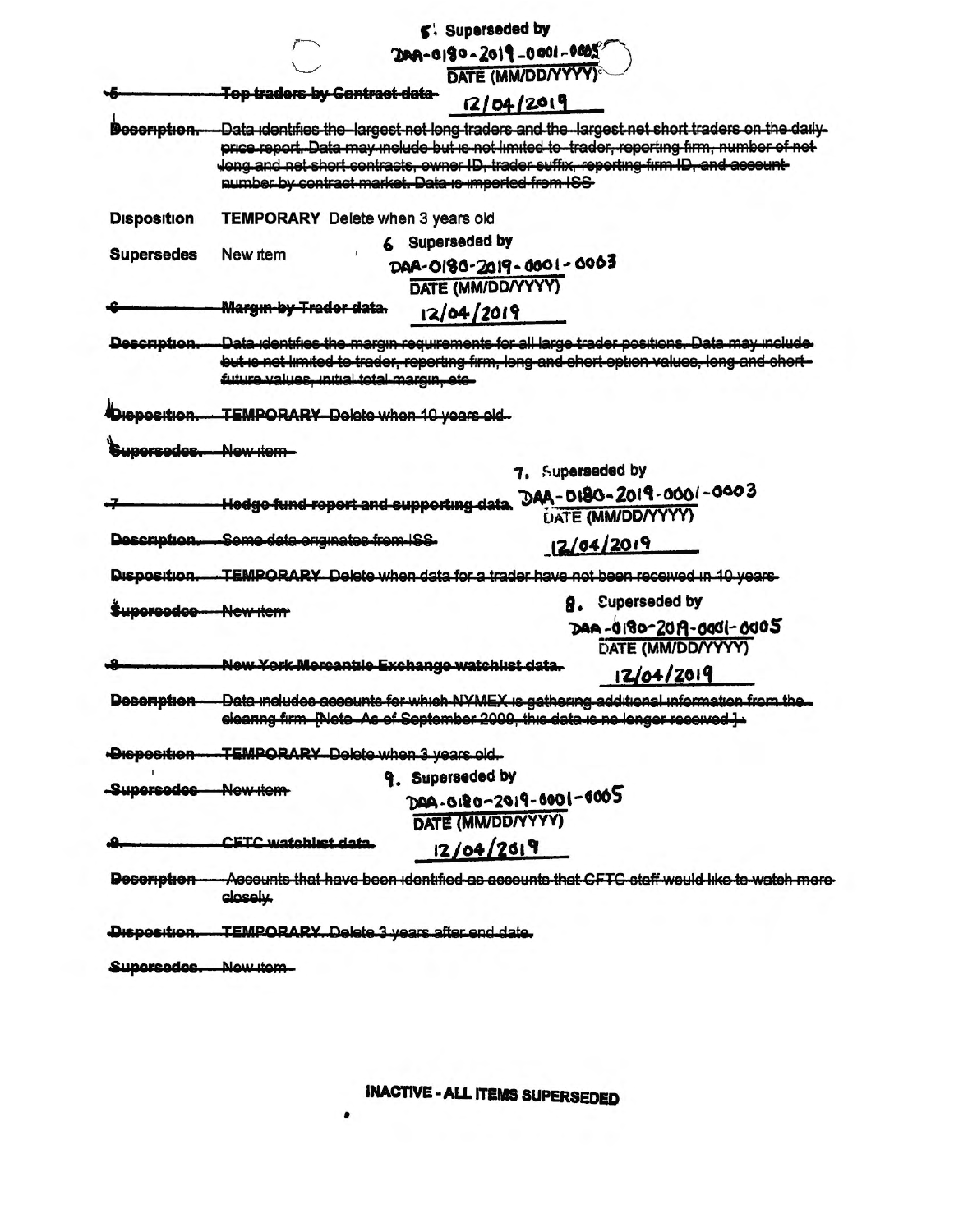| E000-1000-2019-0000-000<br>DATE (MM/DD/YYYY)<br><del>Fırm Fınancıal data.</del><br>12/04/2019<br>Includes data required by 17 CFR Part 1 10(b) to be submitted to the Commission. Data-<br>Description-<br>-may include but is not limited to excess net capital for futures commission merchants.<br>-(FGMs) and FGM-broker/dealers Data is imported from RSR.<br><b>TEMPORARY, Delete when superseded.</b><br><b>Superseded by</b><br>Supersedes. New item<br>DAA-0180-2019-0001-0003<br>DATE (MM/DD/YYYY)<br>Currency conversion rates.<br>12/04/2019<br>Data may include but is not limited to daily currency conversion rates.<br>TEMPORARY Delete when 10 years old or when no longer needed for business<br><del>Disposition.</del><br>purposes, whichever is longer-<br><b>Superseded by</b><br>Supersedes.<br>New item<br>DAA-0180-2019-0001-0003<br><b>DATE (MM/DD/YYYY)</b><br>Monthly margin report data.<br>12/04/2019<br>Includes reports received on a monthly basis from designated clearing organizations.<br>Description<br>listing margin requirements and the margin collateral on deposit by clearing member-<br>TEMPORARY Delete when data from a designated cleaning organization has not been.<br>received for 10 years old-<br>Supercedos. Now item<br><b>System Output</b><br>Outputs that support another programmatic function-<br><b>Filing Instruction</b><br>43<br>Outputs, such as printouts or copied, extracted or merged data files generated from<br>Description-<br>SPARK that support another programmatic function-<br>Disposition-<br>produced from other programmatic function-<br>Supersedes New Item<br>Ad-hoc-outputs-<br>GRS 20, items 5 and 16<br>44<br>Description All other outputs, such as printouts or copied, extracted or merged data files used for ad-<br>hoc or one-time inspection, analysis or review, which do not contain substantive-<br>information not already included in SPARK-<br>Disposition TEMPORARY Destroy/Delete when no longer needed to conduct business<br>Supersedes New Item |                    |                                                                                       | <b>Superseded by</b> |  |  |  |
|-----------------------------------------------------------------------------------------------------------------------------------------------------------------------------------------------------------------------------------------------------------------------------------------------------------------------------------------------------------------------------------------------------------------------------------------------------------------------------------------------------------------------------------------------------------------------------------------------------------------------------------------------------------------------------------------------------------------------------------------------------------------------------------------------------------------------------------------------------------------------------------------------------------------------------------------------------------------------------------------------------------------------------------------------------------------------------------------------------------------------------------------------------------------------------------------------------------------------------------------------------------------------------------------------------------------------------------------------------------------------------------------------------------------------------------------------------------------------------------------------------------------------------------------------------------------------------------------------------------------------------------------------------------------------------------------------------------------------------------------------------------------------------------------------------------------------------------------------------------------------------------------------------------------------------------------------------------------------------------------------------------------------------------------------------------|--------------------|---------------------------------------------------------------------------------------|----------------------|--|--|--|
|                                                                                                                                                                                                                                                                                                                                                                                                                                                                                                                                                                                                                                                                                                                                                                                                                                                                                                                                                                                                                                                                                                                                                                                                                                                                                                                                                                                                                                                                                                                                                                                                                                                                                                                                                                                                                                                                                                                                                                                                                                                           |                    |                                                                                       |                      |  |  |  |
|                                                                                                                                                                                                                                                                                                                                                                                                                                                                                                                                                                                                                                                                                                                                                                                                                                                                                                                                                                                                                                                                                                                                                                                                                                                                                                                                                                                                                                                                                                                                                                                                                                                                                                                                                                                                                                                                                                                                                                                                                                                           |                    |                                                                                       |                      |  |  |  |
|                                                                                                                                                                                                                                                                                                                                                                                                                                                                                                                                                                                                                                                                                                                                                                                                                                                                                                                                                                                                                                                                                                                                                                                                                                                                                                                                                                                                                                                                                                                                                                                                                                                                                                                                                                                                                                                                                                                                                                                                                                                           |                    |                                                                                       |                      |  |  |  |
|                                                                                                                                                                                                                                                                                                                                                                                                                                                                                                                                                                                                                                                                                                                                                                                                                                                                                                                                                                                                                                                                                                                                                                                                                                                                                                                                                                                                                                                                                                                                                                                                                                                                                                                                                                                                                                                                                                                                                                                                                                                           |                    |                                                                                       |                      |  |  |  |
|                                                                                                                                                                                                                                                                                                                                                                                                                                                                                                                                                                                                                                                                                                                                                                                                                                                                                                                                                                                                                                                                                                                                                                                                                                                                                                                                                                                                                                                                                                                                                                                                                                                                                                                                                                                                                                                                                                                                                                                                                                                           |                    |                                                                                       |                      |  |  |  |
|                                                                                                                                                                                                                                                                                                                                                                                                                                                                                                                                                                                                                                                                                                                                                                                                                                                                                                                                                                                                                                                                                                                                                                                                                                                                                                                                                                                                                                                                                                                                                                                                                                                                                                                                                                                                                                                                                                                                                                                                                                                           |                    |                                                                                       |                      |  |  |  |
|                                                                                                                                                                                                                                                                                                                                                                                                                                                                                                                                                                                                                                                                                                                                                                                                                                                                                                                                                                                                                                                                                                                                                                                                                                                                                                                                                                                                                                                                                                                                                                                                                                                                                                                                                                                                                                                                                                                                                                                                                                                           |                    |                                                                                       |                      |  |  |  |
|                                                                                                                                                                                                                                                                                                                                                                                                                                                                                                                                                                                                                                                                                                                                                                                                                                                                                                                                                                                                                                                                                                                                                                                                                                                                                                                                                                                                                                                                                                                                                                                                                                                                                                                                                                                                                                                                                                                                                                                                                                                           | <b>Disposition</b> |                                                                                       |                      |  |  |  |
|                                                                                                                                                                                                                                                                                                                                                                                                                                                                                                                                                                                                                                                                                                                                                                                                                                                                                                                                                                                                                                                                                                                                                                                                                                                                                                                                                                                                                                                                                                                                                                                                                                                                                                                                                                                                                                                                                                                                                                                                                                                           |                    |                                                                                       |                      |  |  |  |
|                                                                                                                                                                                                                                                                                                                                                                                                                                                                                                                                                                                                                                                                                                                                                                                                                                                                                                                                                                                                                                                                                                                                                                                                                                                                                                                                                                                                                                                                                                                                                                                                                                                                                                                                                                                                                                                                                                                                                                                                                                                           |                    |                                                                                       |                      |  |  |  |
|                                                                                                                                                                                                                                                                                                                                                                                                                                                                                                                                                                                                                                                                                                                                                                                                                                                                                                                                                                                                                                                                                                                                                                                                                                                                                                                                                                                                                                                                                                                                                                                                                                                                                                                                                                                                                                                                                                                                                                                                                                                           |                    |                                                                                       |                      |  |  |  |
|                                                                                                                                                                                                                                                                                                                                                                                                                                                                                                                                                                                                                                                                                                                                                                                                                                                                                                                                                                                                                                                                                                                                                                                                                                                                                                                                                                                                                                                                                                                                                                                                                                                                                                                                                                                                                                                                                                                                                                                                                                                           | Desemption         |                                                                                       |                      |  |  |  |
|                                                                                                                                                                                                                                                                                                                                                                                                                                                                                                                                                                                                                                                                                                                                                                                                                                                                                                                                                                                                                                                                                                                                                                                                                                                                                                                                                                                                                                                                                                                                                                                                                                                                                                                                                                                                                                                                                                                                                                                                                                                           |                    |                                                                                       |                      |  |  |  |
|                                                                                                                                                                                                                                                                                                                                                                                                                                                                                                                                                                                                                                                                                                                                                                                                                                                                                                                                                                                                                                                                                                                                                                                                                                                                                                                                                                                                                                                                                                                                                                                                                                                                                                                                                                                                                                                                                                                                                                                                                                                           |                    |                                                                                       |                      |  |  |  |
|                                                                                                                                                                                                                                                                                                                                                                                                                                                                                                                                                                                                                                                                                                                                                                                                                                                                                                                                                                                                                                                                                                                                                                                                                                                                                                                                                                                                                                                                                                                                                                                                                                                                                                                                                                                                                                                                                                                                                                                                                                                           |                    |                                                                                       |                      |  |  |  |
|                                                                                                                                                                                                                                                                                                                                                                                                                                                                                                                                                                                                                                                                                                                                                                                                                                                                                                                                                                                                                                                                                                                                                                                                                                                                                                                                                                                                                                                                                                                                                                                                                                                                                                                                                                                                                                                                                                                                                                                                                                                           |                    |                                                                                       |                      |  |  |  |
|                                                                                                                                                                                                                                                                                                                                                                                                                                                                                                                                                                                                                                                                                                                                                                                                                                                                                                                                                                                                                                                                                                                                                                                                                                                                                                                                                                                                                                                                                                                                                                                                                                                                                                                                                                                                                                                                                                                                                                                                                                                           |                    |                                                                                       |                      |  |  |  |
|                                                                                                                                                                                                                                                                                                                                                                                                                                                                                                                                                                                                                                                                                                                                                                                                                                                                                                                                                                                                                                                                                                                                                                                                                                                                                                                                                                                                                                                                                                                                                                                                                                                                                                                                                                                                                                                                                                                                                                                                                                                           |                    |                                                                                       |                      |  |  |  |
|                                                                                                                                                                                                                                                                                                                                                                                                                                                                                                                                                                                                                                                                                                                                                                                                                                                                                                                                                                                                                                                                                                                                                                                                                                                                                                                                                                                                                                                                                                                                                                                                                                                                                                                                                                                                                                                                                                                                                                                                                                                           |                    |                                                                                       |                      |  |  |  |
|                                                                                                                                                                                                                                                                                                                                                                                                                                                                                                                                                                                                                                                                                                                                                                                                                                                                                                                                                                                                                                                                                                                                                                                                                                                                                                                                                                                                                                                                                                                                                                                                                                                                                                                                                                                                                                                                                                                                                                                                                                                           |                    |                                                                                       |                      |  |  |  |
|                                                                                                                                                                                                                                                                                                                                                                                                                                                                                                                                                                                                                                                                                                                                                                                                                                                                                                                                                                                                                                                                                                                                                                                                                                                                                                                                                                                                                                                                                                                                                                                                                                                                                                                                                                                                                                                                                                                                                                                                                                                           | Disposition        |                                                                                       |                      |  |  |  |
|                                                                                                                                                                                                                                                                                                                                                                                                                                                                                                                                                                                                                                                                                                                                                                                                                                                                                                                                                                                                                                                                                                                                                                                                                                                                                                                                                                                                                                                                                                                                                                                                                                                                                                                                                                                                                                                                                                                                                                                                                                                           |                    |                                                                                       |                      |  |  |  |
|                                                                                                                                                                                                                                                                                                                                                                                                                                                                                                                                                                                                                                                                                                                                                                                                                                                                                                                                                                                                                                                                                                                                                                                                                                                                                                                                                                                                                                                                                                                                                                                                                                                                                                                                                                                                                                                                                                                                                                                                                                                           |                    |                                                                                       |                      |  |  |  |
|                                                                                                                                                                                                                                                                                                                                                                                                                                                                                                                                                                                                                                                                                                                                                                                                                                                                                                                                                                                                                                                                                                                                                                                                                                                                                                                                                                                                                                                                                                                                                                                                                                                                                                                                                                                                                                                                                                                                                                                                                                                           |                    |                                                                                       |                      |  |  |  |
|                                                                                                                                                                                                                                                                                                                                                                                                                                                                                                                                                                                                                                                                                                                                                                                                                                                                                                                                                                                                                                                                                                                                                                                                                                                                                                                                                                                                                                                                                                                                                                                                                                                                                                                                                                                                                                                                                                                                                                                                                                                           |                    |                                                                                       |                      |  |  |  |
|                                                                                                                                                                                                                                                                                                                                                                                                                                                                                                                                                                                                                                                                                                                                                                                                                                                                                                                                                                                                                                                                                                                                                                                                                                                                                                                                                                                                                                                                                                                                                                                                                                                                                                                                                                                                                                                                                                                                                                                                                                                           |                    |                                                                                       |                      |  |  |  |
|                                                                                                                                                                                                                                                                                                                                                                                                                                                                                                                                                                                                                                                                                                                                                                                                                                                                                                                                                                                                                                                                                                                                                                                                                                                                                                                                                                                                                                                                                                                                                                                                                                                                                                                                                                                                                                                                                                                                                                                                                                                           |                    |                                                                                       |                      |  |  |  |
|                                                                                                                                                                                                                                                                                                                                                                                                                                                                                                                                                                                                                                                                                                                                                                                                                                                                                                                                                                                                                                                                                                                                                                                                                                                                                                                                                                                                                                                                                                                                                                                                                                                                                                                                                                                                                                                                                                                                                                                                                                                           |                    | TEMPORARY Dispose of in accordance with disposition authority that applies to records |                      |  |  |  |
|                                                                                                                                                                                                                                                                                                                                                                                                                                                                                                                                                                                                                                                                                                                                                                                                                                                                                                                                                                                                                                                                                                                                                                                                                                                                                                                                                                                                                                                                                                                                                                                                                                                                                                                                                                                                                                                                                                                                                                                                                                                           |                    |                                                                                       |                      |  |  |  |
|                                                                                                                                                                                                                                                                                                                                                                                                                                                                                                                                                                                                                                                                                                                                                                                                                                                                                                                                                                                                                                                                                                                                                                                                                                                                                                                                                                                                                                                                                                                                                                                                                                                                                                                                                                                                                                                                                                                                                                                                                                                           |                    |                                                                                       |                      |  |  |  |
|                                                                                                                                                                                                                                                                                                                                                                                                                                                                                                                                                                                                                                                                                                                                                                                                                                                                                                                                                                                                                                                                                                                                                                                                                                                                                                                                                                                                                                                                                                                                                                                                                                                                                                                                                                                                                                                                                                                                                                                                                                                           |                    |                                                                                       |                      |  |  |  |
|                                                                                                                                                                                                                                                                                                                                                                                                                                                                                                                                                                                                                                                                                                                                                                                                                                                                                                                                                                                                                                                                                                                                                                                                                                                                                                                                                                                                                                                                                                                                                                                                                                                                                                                                                                                                                                                                                                                                                                                                                                                           |                    |                                                                                       |                      |  |  |  |
|                                                                                                                                                                                                                                                                                                                                                                                                                                                                                                                                                                                                                                                                                                                                                                                                                                                                                                                                                                                                                                                                                                                                                                                                                                                                                                                                                                                                                                                                                                                                                                                                                                                                                                                                                                                                                                                                                                                                                                                                                                                           |                    |                                                                                       |                      |  |  |  |